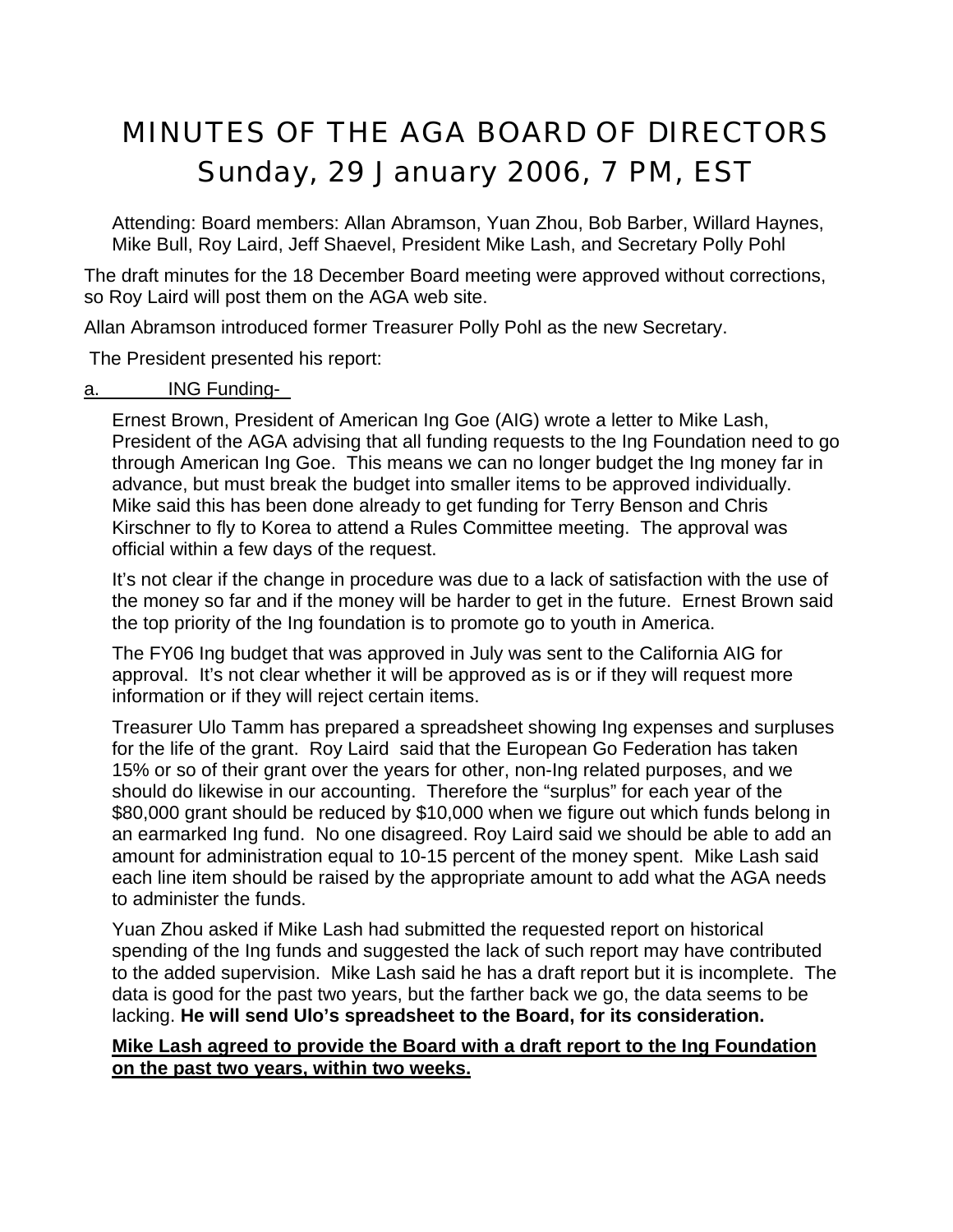Polly Pohl said that when she was AGA Treasurer in the late 1990's, she used to send a report every year on how the money was spent. To make writing the report easier, whenever she sent money for an Ing tournament, she requested that the organizers take lots of pictures of the participants especially pictures of children playing go and send them to the AGA Treasurer. The reports included an accounting of the Ing donations spent and lots of pictures from Ing sponsored tournaments or events. The only feedback she got from her reports was that they loved the pictures, especially those including children.

## Proposed Corporate Reorganization

Mike Lash sent a copy of an improved AGA organizational chart to the board members for their approval. After some discussion and minor changes**, the board agreed unanimously to approve the new organizational chart**. The board liked the fact that the functions were now grouped together more logically, while the old chart had each job assigned to a separate person. Mike Lash will announce the changes in the e-Journal.

Old Business

a. Priorities for the year: open discussion

Mike Lash submitted 7 ideas about possible priorities for the next year. The board added two more possibilities and much discussion followed. The board considered the following priorities:

#### **Priorities for 2006**

#### BOARD PRIORITIES

- 1. Corporate and foundation support AGA needs to actively seek more corporate and foundation support for special events that benefit the go community, like Ing events and programs, Toyota/Denso Oza, Fujitsu, and other sponsored programs.
- 2. Recruitment of Executive staff This task is too large for one person and the Board should get more involved in growing the higher level management population.

PRESIDENT'S PRIORITIES

- 1. Publish national tournament schedule
- 2. Establish national YOUTH tournament program Address lack of organized national program (other than Redmond Cup) and create new method of selecting players for WYGC.
- 3. Webpage Upgrade modernize features and electronic payment system.
- 4. WinTD upgrade For AGA rated tournaments nation-ide use, hire expert programmer to clean up bugs.
- 5. Establish Pro Issues Committee Develop policies for pro relations, parameters of pro and amateur leagues, and develop promotion/certification of ranks.
- 6. Establish training course for TDs train dozens of AGA members to run tournaments in a standardized way.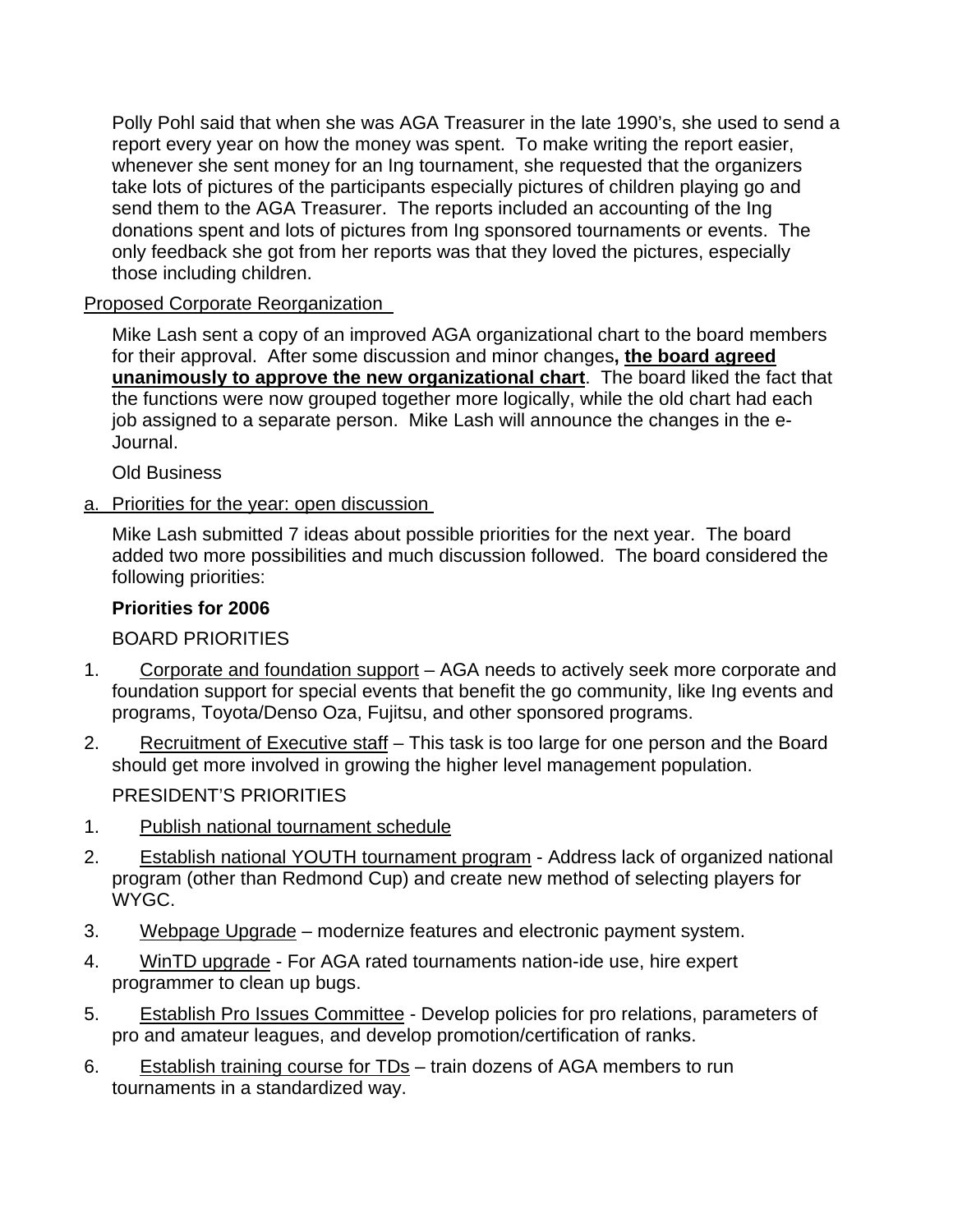- 7. Create manual for TDs, Congresses Stop reinventing the wheel at every tournament and congress; standardize rules and applications for AGA rated events
- 8. Agree upon the international rep selection criteria --Current ratings? Past year's performance? Elimination tournament? Combinations of these?
- 9. Increase Membership

Allan Abramson opened the floor for the board to name priorities.

## Fund-raising/Sponsorship

Everyone agreed that it would be desirable to secure more corporate and foundation support of go events and programs, but there's not much consensus about the best way to go about it. Willard asked if we may need a specialist? Could we afford to hire someone? Would it be worth it? Allen said it should be a board responsibility rather than a President's responsibility. It's up to the board to either do it or hire someone.

Roy Laird said that from his experience working in the non-profit sector, he knows of development consultants who will advise organizations like the AGF and the AGA. They know the world of corporate and foundation support, and they help organizations to find compatible sponsors—businesses and foundations that want to support their mission. They will draft sample proposals and set up a schedule so that the organization may focus on likely sources of funding. The AGA should focus on corporate/foundation support of tournaments, events, and special programs. Individuals are more likely to donate to the AGF, which is tax-deductible, while the AGA is not.

Allan Abramson is concerned that sponsorships of specific events are by their nature unstable and difficult to plan around. Longer term grants or a mix of both would be best. We should diversify so we can continue important programs even if we lose a sponsor.

Should we become 501c3 to allow tax-deductible donations? Roy said we can't because we're a membership organization.

All agreed: Sponsorship is a big priority.

#### Growing membership

Roy Laird: Another way to get more money is more members.

Jeff Shaevel agrees. Corporations will want to see that they are reaching a lot of members when they help an organization.

Allan Abramson: Growing membership is highest priority of all.

#### Recruitment of Executive staff

Mike Lash: Recruitment of executive staff is an important priority. This priority relates to new corporate structure.

The board should focus on finding future potential board members. Mike Lash is always recruiting. He contacts new life members, etc. to look for potential volunteers. The board needs to do the same.

Allan Abramson: Is this priority a board responsibility?

Mike Lash and Roy Laird answered, "It's a shared responsibility".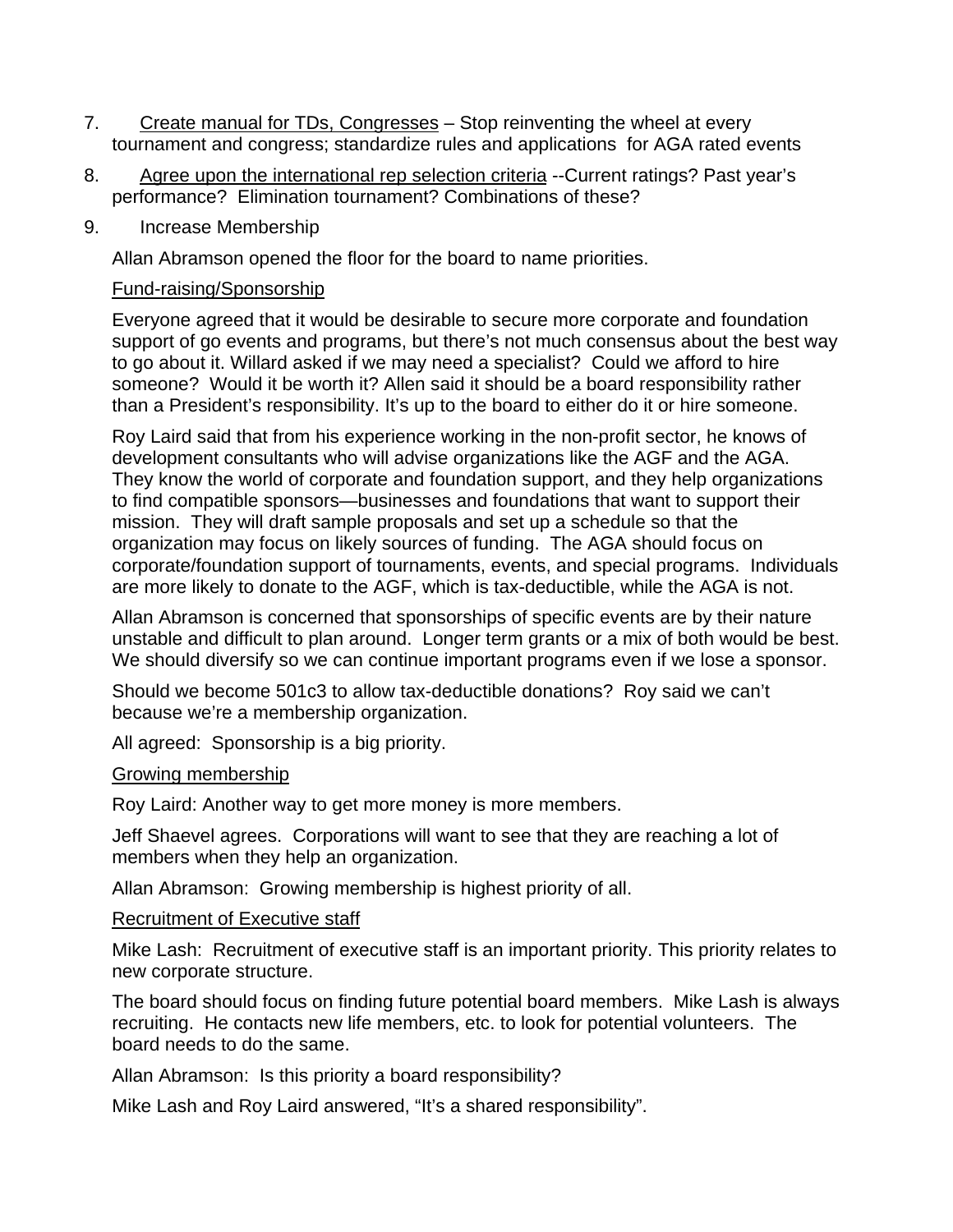#### Tournament Software

Jeff: IT projects are too long term to help with this congress. Getting WINTD working should be top priority short-term. Should pick one software program and get it working well. Need to identify US Open TD and make sure he knows the tournament software and it's working well.

Mike Lash: We need to get a better program without bugs. May cost \$\$ to get better results. Need a budget and a schedule: project director.

Web page upgrade--high or low priority?

#### Congress Organization Manual

Bob Barber: Used Ken Koester's manual to run 2002 Congress. This manual is being upgraded currently. This manual has been sent to N.C. They seem happy with it.

It seemed there were too many priorities to figure out which were most important to focus the group's limited resources on. A suggestion was made that the board look at the list of 9 potential priorities and vote on what priorities are most important to each board member.

#### **Each board member gets 5 votes and uses one vote per item. The votes will be collected by Polly Pohl by Friday night. She will tabulate the votes and report to the board via e-mail to show what issues are most important to the board.**

## b. Web Store:

Roy Laird is exploring the possibility of an AGA Web store. We can offer unique values—not compete with vendors by selling equipment & books. Things like demo boards, organization materials for teachers, AGA caps, mugs, bumper stickers and tote bags, etc. Priority is streamlining credit card system. Program a shopping cart.

Jeff suggested using Café Press. They have an existing infrastructure for creating small stores. They're terrific for publishing and promoting arms. This way people searching Café press may find the AGA. We could reach new audience.

Roy: We will look into it and see if it fits the need.

Bob Barber: Would there be a problem with vendors? We don't want to hurt them.

Roy: This is a potential source of revenue that doesn't rely on corporate support.

Allan: I think it's important to be AGA specific not general go items

Mike Bull: PBS gives out things for certain levels of donation. We could do that.

Bob Barber. I would support the store if it doesn't hurt go vendors.

#### Allan: **Consensus is to approve concept of web store as long as it doesn't compete with established vendors.**

# c. Adjournment

Allan Abramson proposed that we adjourn and hold over the other agenda items. Allan will send out a calendar of monthly meetings for the rest of the year.

Roy moved to adjourn